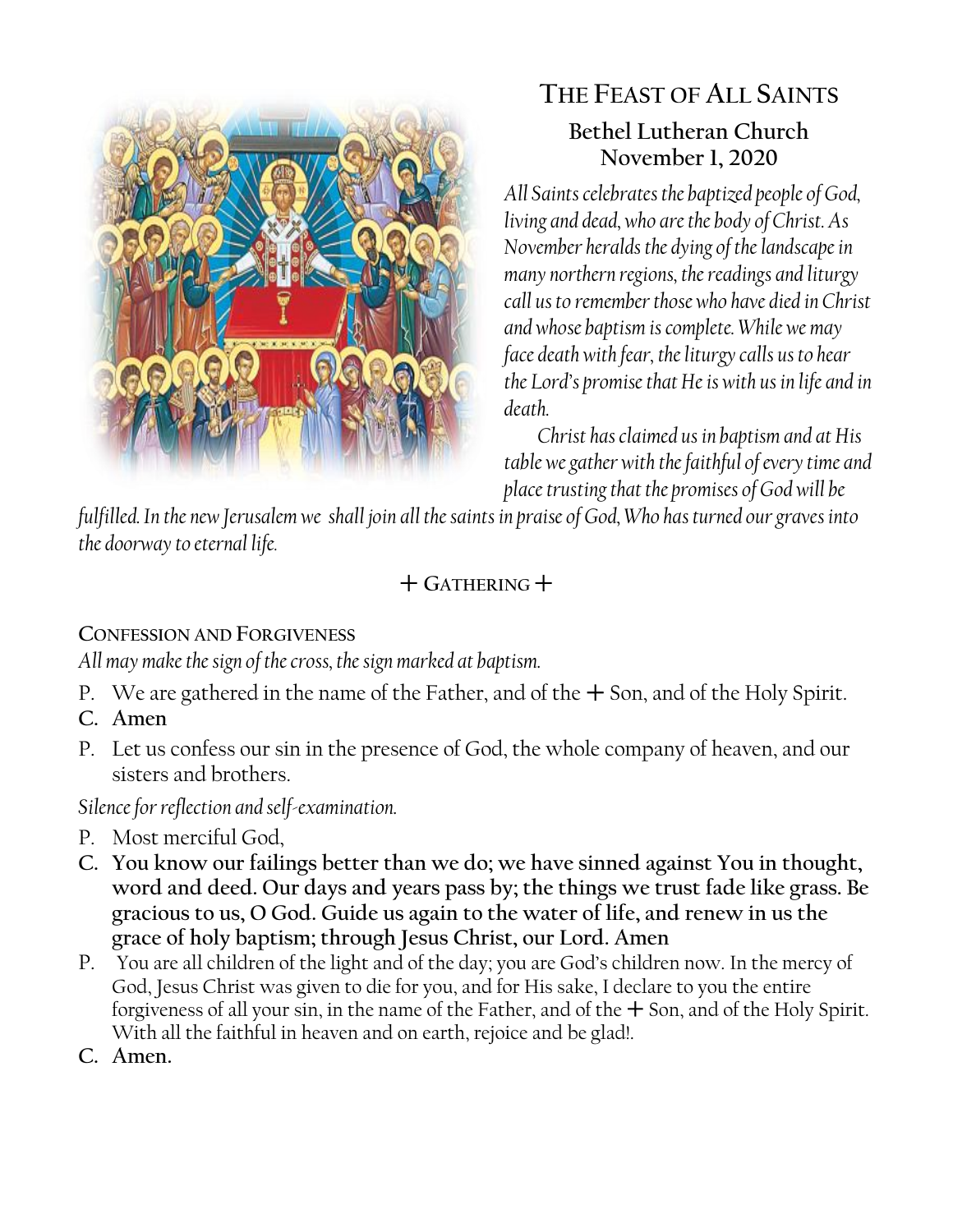#### **GREETING**

- P. Beloved of God, called to be saints: Grace, mercy, and peace be with you all.
- **C. And also with you.**

### **HYMN OF PRAISE** *Praise the Lord!*

Praise the Lord, for He is gracious; Never shall His promise fail. God has made His saints victorious; Sin and death shall not prevail. Praise the God of our salvation; Hosts on high, His pow'r proclaim; Heav'n and earth, and all creation, Laud and magnify His name!

#### **PRAYER OF THE DAY**

- P. Almighty God, Whose people are knit together in one holy Church, the body of Christ our Lord: Grant us grace to follow Your blessed saints in lives of faith and commitment, and to know the inexpressible joys You have prepared for those who love You; through Your Son, Jesus Christ our Lord, Who lives and reigns with You and the Holy Spirit, one God, now and forever.
- **C. Amen.**

#### **RITE OF REMEMBRANCE OF THE SAINTS**

- P. In the new Jerusalem there will be no need of sun or moon,
- **C. for the glory of God will be its light**
- P. Before the Lamb is a multitude from every nation,
- **C. and they worship God night and day.**
- P. Surely He is coming soon.
- **C. Amen. Come, Lord Jesus.**
- P. The Lord be with you.
- **C. And also with you.**
- P. Holy God . . . now and forever.
- **C. Amen.**

*As the names of those who have died and those who have been baptized in the past year are read, a candle will be lighted.* 

- **P.** For all those . . . now and forever.
- **C. Amen.**

# $+$ WORD<sup> $+$ </sup>

### **FIRST READING: Revelation 7:9-17**

*The book of Revelation is written to seven churches in western Asia Minor during a time of great oppression. Today's reading provides a response to the question asked in 6:17: "Who is able to stand?" The writer responds to the faithful with the assurance of God's protection and a vision of eventual victory.*

After this I looked, and there was a great multitude that no one could count, from every nation, from all tribes and peoples and languages, standing before the throne and before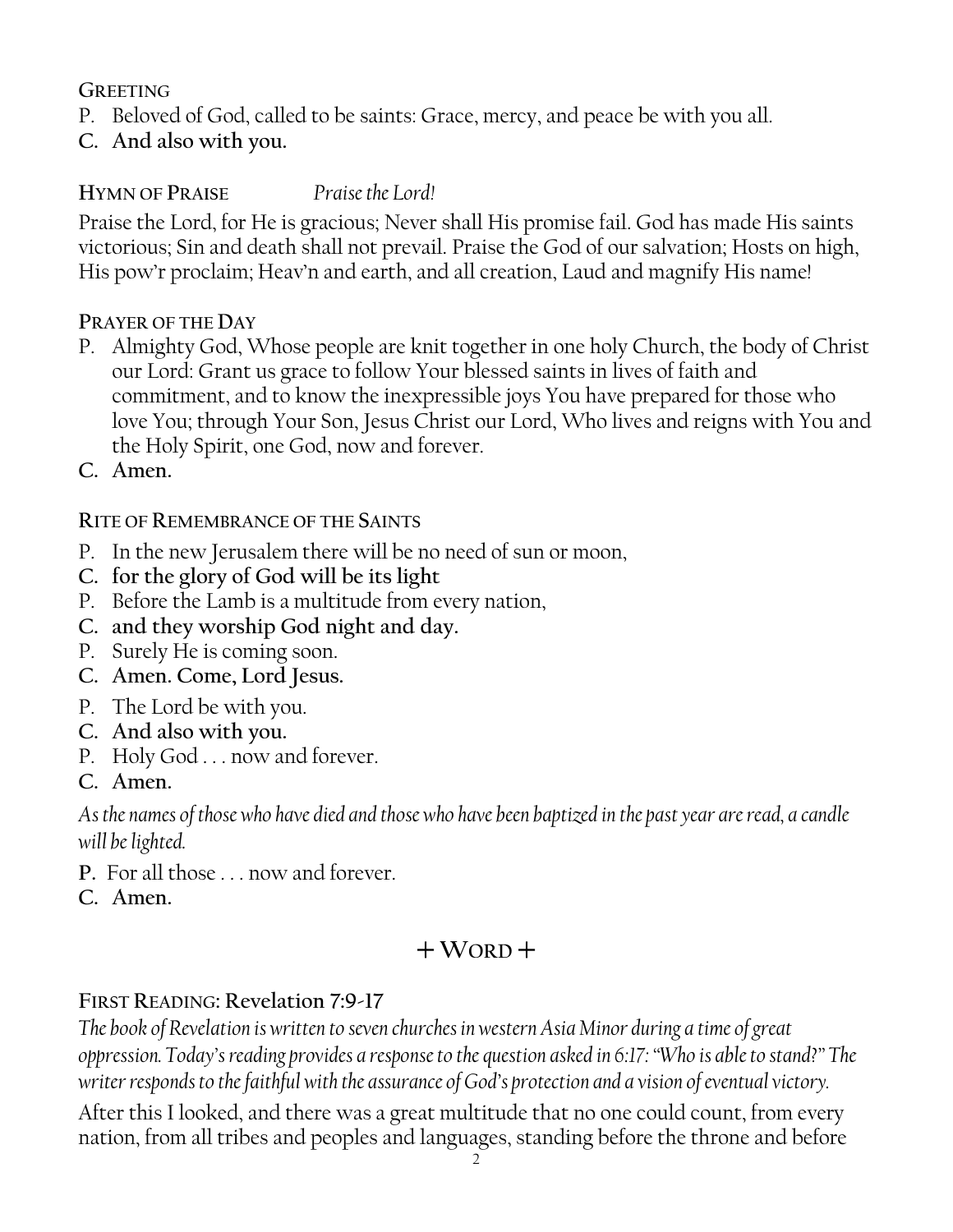the Lamb, robed in white, with palm branches in their hands. <sup>10</sup>They cried out in a loud voice, saying,

"Salvation belongs to our God Who is seated on the throne, and to the Lamb!"  $11$ And all the angels stood around the throne and around the elders and the four living creatures, and they fell on their faces before the throne and worshiped God,  $\frac{1}{2}$ singing,

"Amen! Blessing and glory and wisdom

and thanksgiving and honor

and power and might

be to our God forever and ever! Amen."

<sup>13</sup>Then one of the elders addressed me, saying, "Who are these, robed in white, and where have they come from?" <sup>14</sup>I said to him, "Sir, you are the one that knows." Then he said to me, "These are they who have come out of the great ordeal; they have washed their robes and made them white in the blood of the Lamb.

 $^{15}$ For this reason they are before the throne of God,

and worship Him day and night within His temple,

and the one who is seated on the throne will shelter them.

<sup>16</sup>They will hunger no more, and thirst no more;

the sun will not strike them,

nor any scorching heat;

<sup>17</sup> for the Lamb at the center of the throne will be their shepherd,

and He will guide them to springs of the water of life,

and God will wipe away every tear from their eyes."

The Word of the Lord. **C. Thanks be to God.**

#### **Psalm 34:1-10, 22**

I will bless the LORD at all times; His praise shall ever be in my mouth.  $^{2}$ I will glory in the LORD; let the humble hear and rejoice. <sup>3</sup>Proclaim with me the greatness of the LORD; let us exalt His name together. <sup>4</sup>I sought the LORD, and He answered me and delivered me out of all my terror.  $5$ Look upon Him and be radiant, and let not your faces be ashamed.  $^6$ I called in my affliction, and the LORD heard me and saved me from all my troubles.  $7$ The angel of the LORD encompasses those who fear Him, and He will deliver them.  ${}^{8}$ Taste and see that the LORD is good; happy are they who trust in him! <sup>9</sup> Fear the LORD, you that are His saints,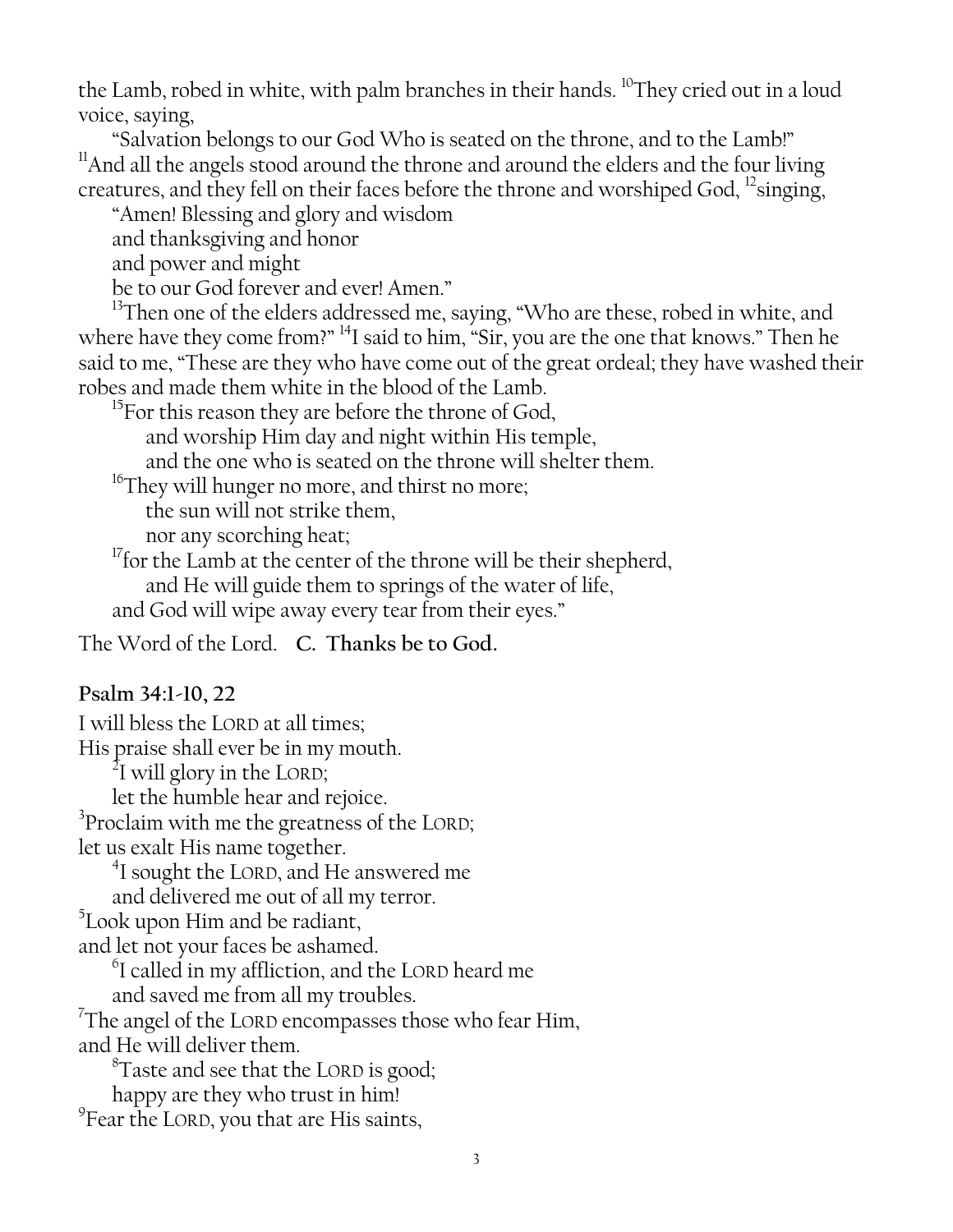for those who fear Him lack nothing.

 $^{10}$ The young lions lack and suffer hunger, but those who seek the LORD lack nothing that is good.  $22$ The LORD ransoms the life of His servants, and none will be punished who trust in Him.

### **SECOND READING: 1 John 3:1-3**

*A saint is one who has been set apart by God for His purposes. God, out of divine love, set us apart to be the children of God. John encourages us to hope in God's love and trust the promise that we shall see God's face.*

See what love the Father has given us, that we should be called children of God; and that is what we are. The reason the world does not know us is that it did not know Him.  $^{2}$ Beloved, we are God's children now; what we will be has not yet been revealed. What we do know is this: when He is revealed, we will be like Him, for we will see Him as He is. <sup>3</sup>And all who have this hope in Him purify themselves, just as He is pure.

The Word of the Lord. **C. Thanks be to God.**

### **HOLY GOSPEL**: **St. Matthew 5:1-12**

*In the beatitudes, Jesus provides a unique description of those who are blessed with God's favor. His teaching is surprising and shocking to those who seek wealth, fame, and control over others.*

### **C. Glory to You, O Lord.**

When Jesus saw the crowds, He went up the mountain; and after He sat down, His disciples came to Him. <sup>2</sup>Then He began to speak, and taught them, saying:

<sup>3</sup><sup>3</sup>Blessed are the poor in spirit, for theirs is the kingdom of heaven.

<sup>4</sup>"Blessed are those who mourn, for they will be comforted.

<sup>5</sup>"Blessed are the meek, for they will inherit the earth.

<sup>6</sup>"Blessed are those who hunger and thirst for righteousness, for they will be filled.

<sup>7</sup>"Blessed are the merciful, for they will receive mercy.

<sup>8</sup>"Blessed are the pure in heart, for they will see God.

<sup>9</sup>"Blessed are the peacemakers, for they will be called children of God.

<sup>10</sup>"Blessed are those who are persecuted for righteousness' sake, for theirs is the kingdom of heaven.

<sup>II</sup>"Blessed are you when people revile you and persecute you and utter all kinds of evil against you falsely on My account. <sup>12</sup>Rejoice and be glad, for your reward is great in heaven, for in the same way they persecuted the prophets who were before you."

P. The Gospel of the Lord.

**C. Praise to You, O Christ.**

**SERMON**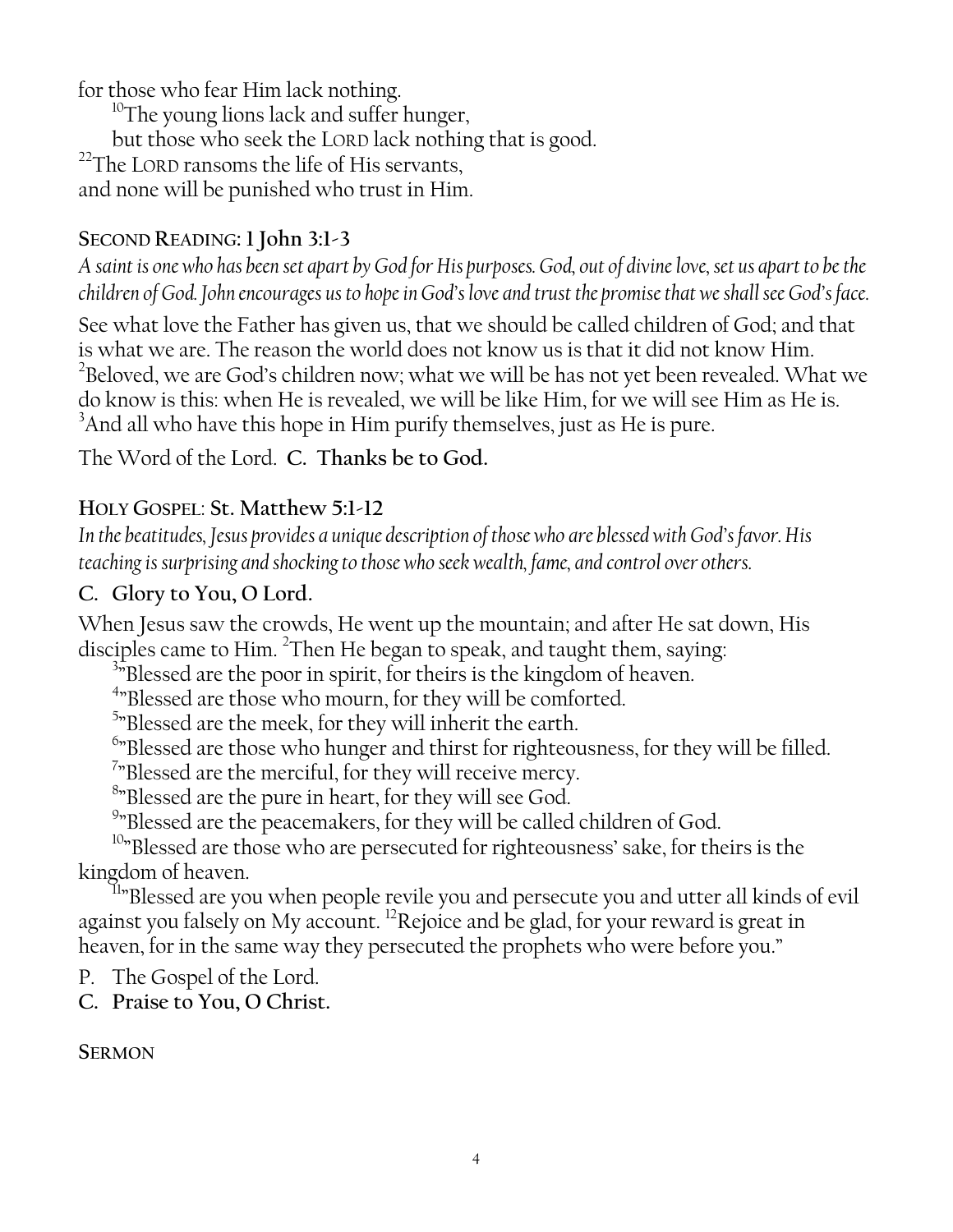**HYMN OF THE DAY** *For All the Saints*



**ANNOUNCEMENTS**

**SHARING THE PEACE OF THE LORD**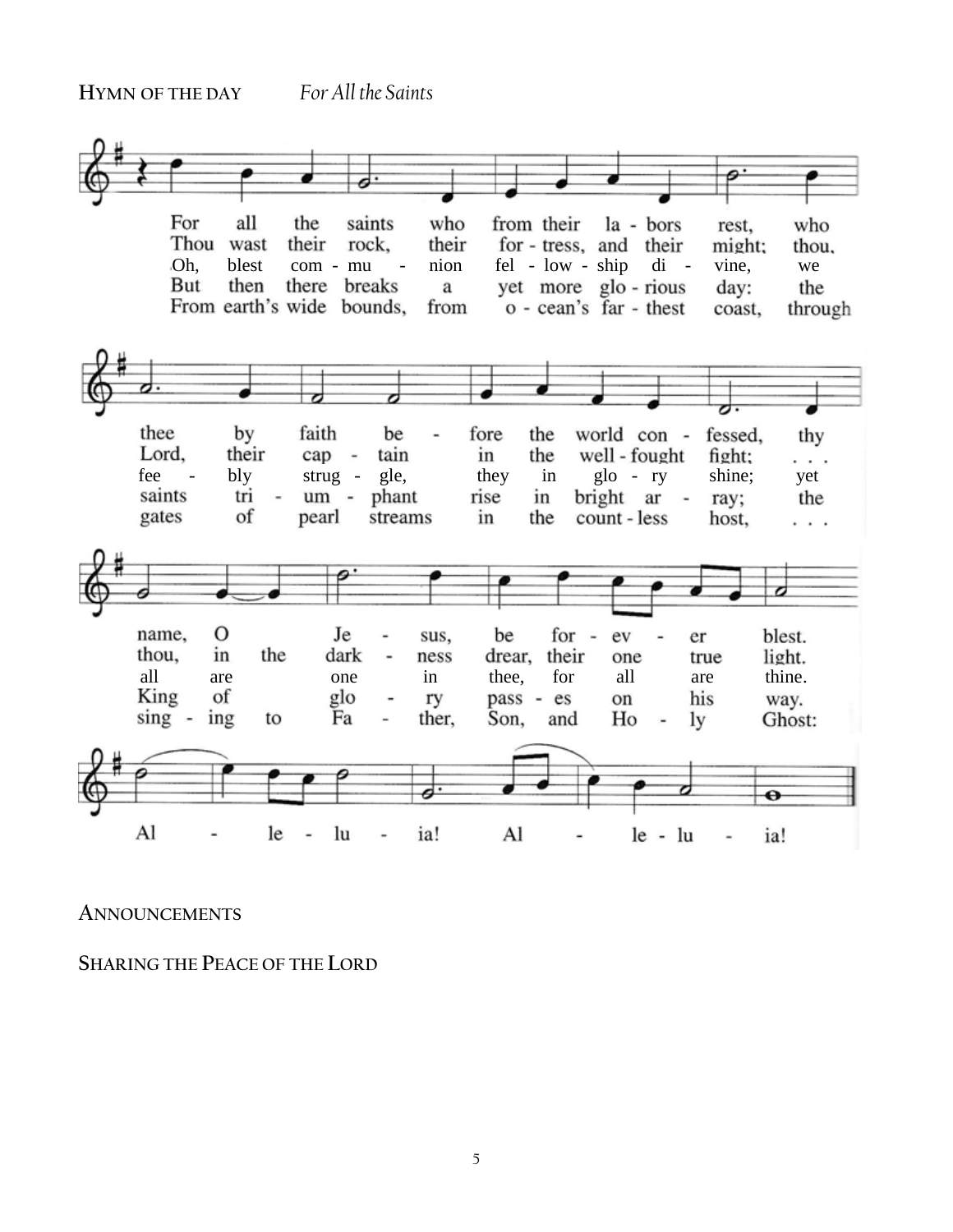**THE APOSTLES' CREED** I believe in God, the Father almighty, creator of heaven and earth. I believe in Jesus Christ, His only Son, our Lord. He was conceived by the power of the Holy Spirit and born of the virgin Mary. He suffered under Pontius Pilate, was crucified, died, and was buried. He descended into hell. On the third day He rose again.

He ascended into heaven, and is seated at the right hand of the Father. He will come again to judge the living and the dead. I believe in the Holy Spirit, the holy catholic Church, the communion of saints, the forgiveness of sins, the resurrection of the body, and the life everlasting. Amen

#### **PRAYERS OF INTERCESSION**

Gathered with the saints by the river of life and surrounded by the great cloud of witnesses, let us pray for the church, the world, and all those in need. *A brief silence.*

We give thanks for Your Church, gracious God, where we hear the gospel of deliverance, experience forgiveness, and taste Your goodness. Bless all who lead and all who boldly join in our song of thanksgiving. Lord, in Your mercy,

C. **hear our prayer.**

Guide all people of the earth through harsh extremes in the cycles of creation – drought and monsoon, blistering heat and freezing cold. Hold in Your mercy all places where lives have been disrupted by natural disasters, especially the fires in California and Colorado and the hurricane in the gulf coast and Vietnam. Lord, in Your mercy, C. **hear our prayer.**

We give thanks for Your church, gracious God, where we hear the gospel of deliverance, experience forgiveness, and taste Your goodness. Bless all who lead and all who boldly join in our song of thanksgiving. Lord, in Your mercy,

C. **hear our prayer.**

You call blessed what our world scorns: poverty of spirit, sorrow, meekness, righteousness, mercy, purity, and persecution. Give us eyes of faith, that we might see Christ's power at work in weakness. Lord, in Your mercy,

C. **hear our prayer.**

Throughout the world, people suffer from injustice, brokenness, and ordeals of every kind. But you call us to a different vision, where there is no more hunger, where you are shelter, and where every tear is wiped away. Guide us during this election week, that those who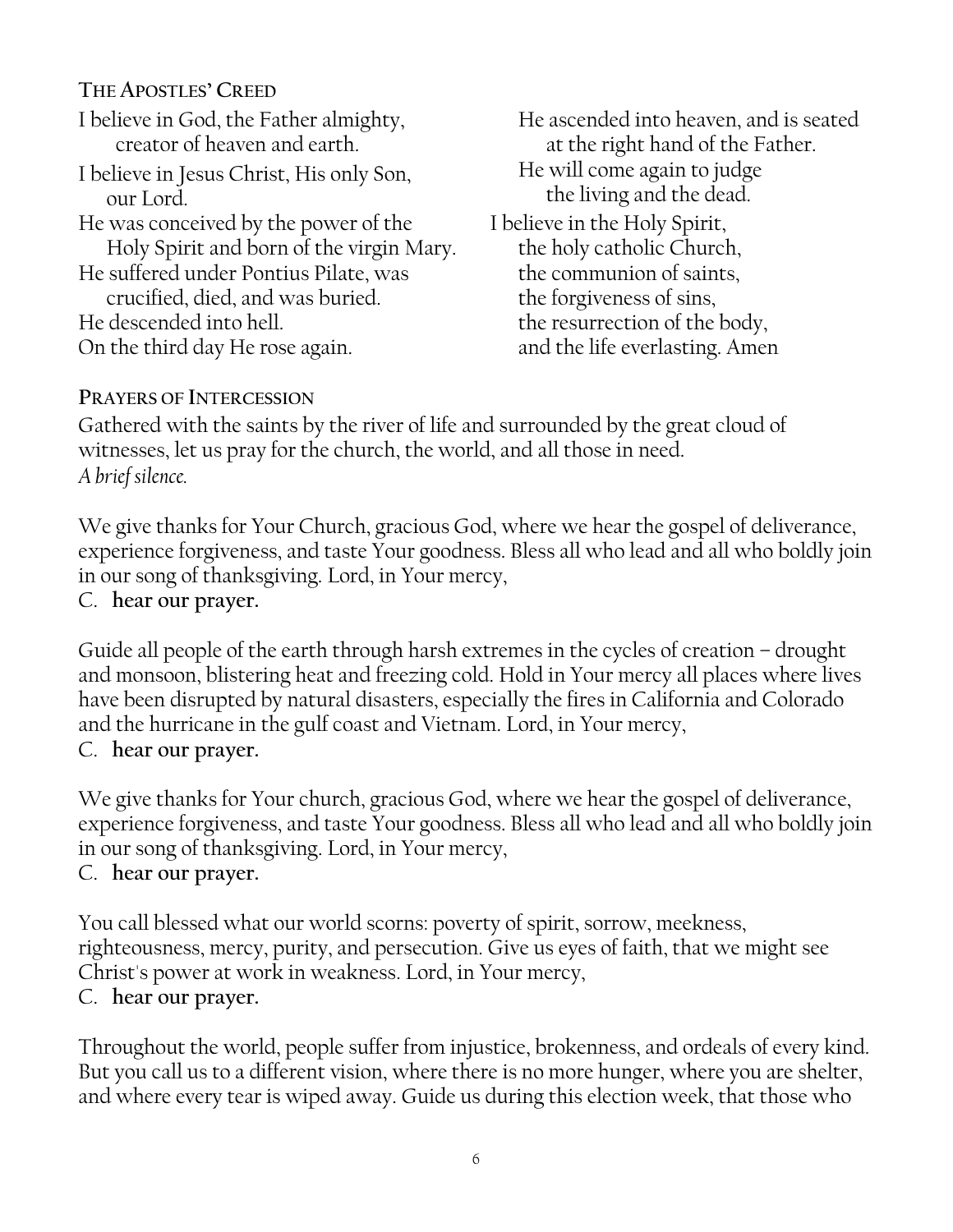seek the common good will be elected; protect those who vote; and preserve our nation from all forms of civil discord. Let Your promised kingdom increase. Lord, in Your mercy, C. **hear our prayer.**

Guard and protect those in particular need especially those sick with coronavirus and their loved ones, all medical personnel, those who are being persecuted or martyred for their faith and those who are injured or ill. We pray especially for Merv, Emily, Angie, Shirlee, Lynette, Brenda, Bill and Karen Polen, Bill Ningen, Roman, Marlo and Gail Sumption, Tom and Carol. Restore them to health and wholeness. Lord, in Your mercy, C. **hear our prayer.**

You bestow marvelous gifts upon us, and even call us Your children. Make of us one great family of faith, full of compassion for one another, and joyful in the blessings that others receive. Lord, in Your mercy,

### C. **hear our prayer.**

We give thanks for the great company of saints, whose witness nurtured us in faith and who now rest from their labors. May we join their chorus when our earthly labor is complete. Lord, in Your mercy,

C. **hear our prayer.**

Rejoicing in the communion of all the saints, let us commend ourselves, one another, and our whole life to Jesus Christ our Lord. **C. Amen.**

### **OFFERING**

*If you have not signed up for electronic giving, you can mail your offering in to Bethel (P.O. Box 126, Porter, 56280), you may drop it in the offering box at the church, or you may make your offering online at our website [\(www.bethelofporter.com\)](http://www.bethelofporter.com/).* 

### **OFFERTORY PRAYER**

- P. Creator God,
- **C. the earth and all that is in it belong to You. Inspire us to use what You have made to give justice to the oppressed, food to the hungry, and freedom to the captives. May our offerings, given in Your name, lift up those who are bowed down; through Jesus Christ our Lord. Amen.**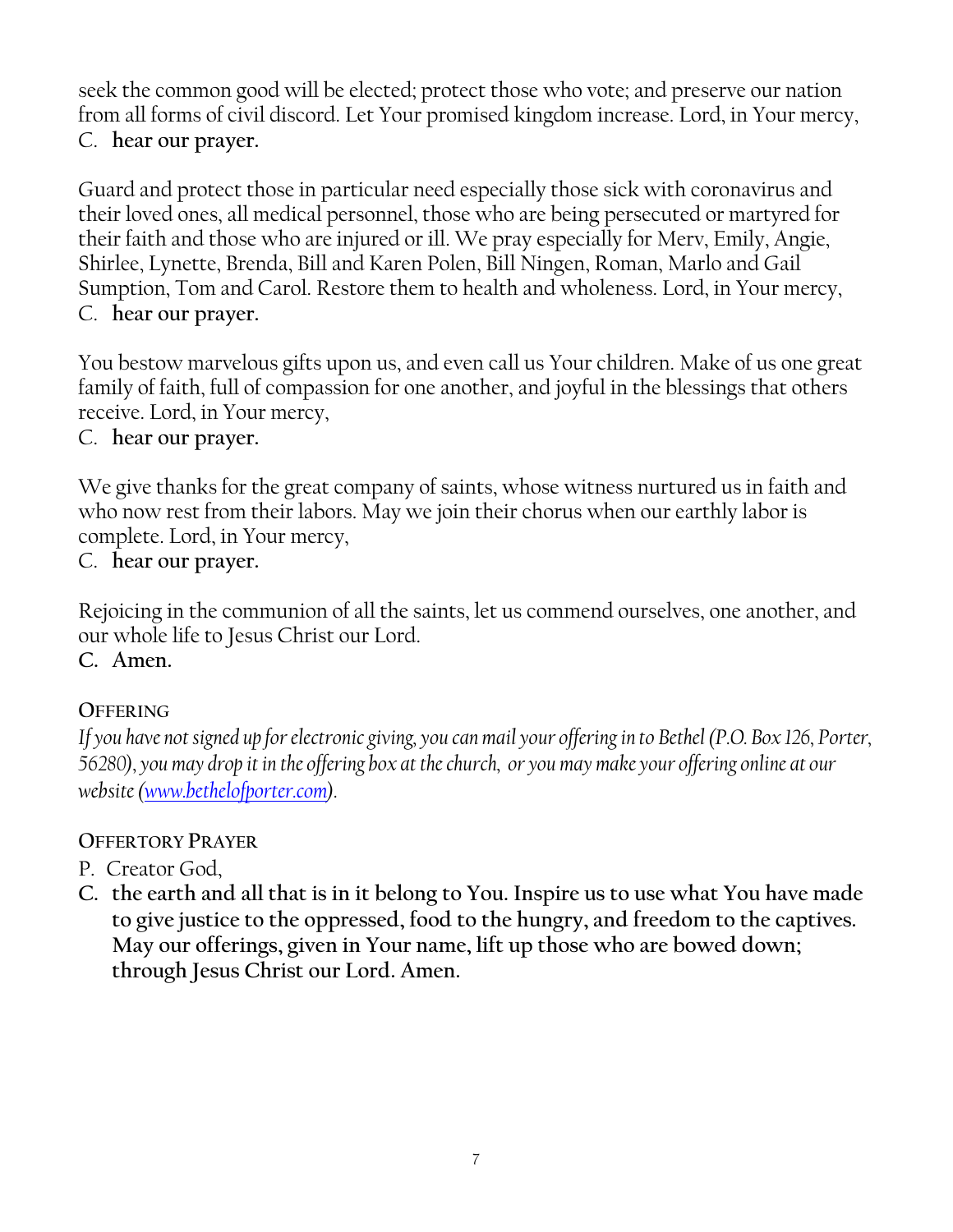**THE GREAT THANKSGIVING** 

- P. The Lord be with you. **C. And also with you.**
- 
- P. Lift up your hearts. **C. We lift them to the Lord.** P. Let us give thanks to the Lord our God. **praise.**

# **THE EUCHARISTIC PRAYER**

- P. Holy God … an end to injustice and harm.
- **C. Amen**
- P. In the night … redemption of our suffering world.
- **C. Christ has died. Christ is risen. Christ will come again.**
- P. Send Your Spirit … both now and forever.
- **C. Amen**

**THE LORD'S PRAYER**

| Our Father Who art in heaven,       | as we forgive those                      |
|-------------------------------------|------------------------------------------|
| hallowed be Thy name,               | who trespass against us;                 |
| Thy kingdom come, Thy will be done, | and lead us not into temptation,         |
| on earth as it is in heaven.        | but deliver us from evil.                |
| Give us this day our daily bread;   | For Thine is the kingdom, and the power, |
| and forgive us our trespasses       | and the glory, forever and ever. Amen.   |

## **DISTRIBUTION**

**POST-COMMUNION BLESSING**

P. The Body and Blood of our Lord Jesus Christ strengthen you and keep you in His grace. **C. Amen.**

## **POST COMMUNION PRAYER**

- P. Shepherd of Israel, You have gathered us and fed us richly with the bread of life and cup of blessing. Open our eyes to all who hunger and thirst for food and for justice, that in them we may care for Christ, Who lives and reigns with You and Holy Spirit, one God, now and forever.
- **C. Amen.**

# $+$ **SENDING** $+$

**BLESSING**

- P. May Almighty God, who makes all things new in Jesus Christ, uphold you by the Spirit in times of trial and bring you at last to the heavenly Jerusalem. Almighty God, Father,  $+$  Son and Holy Spirit, bless you now and forever.
- **C. Amen.**
- 
- 
-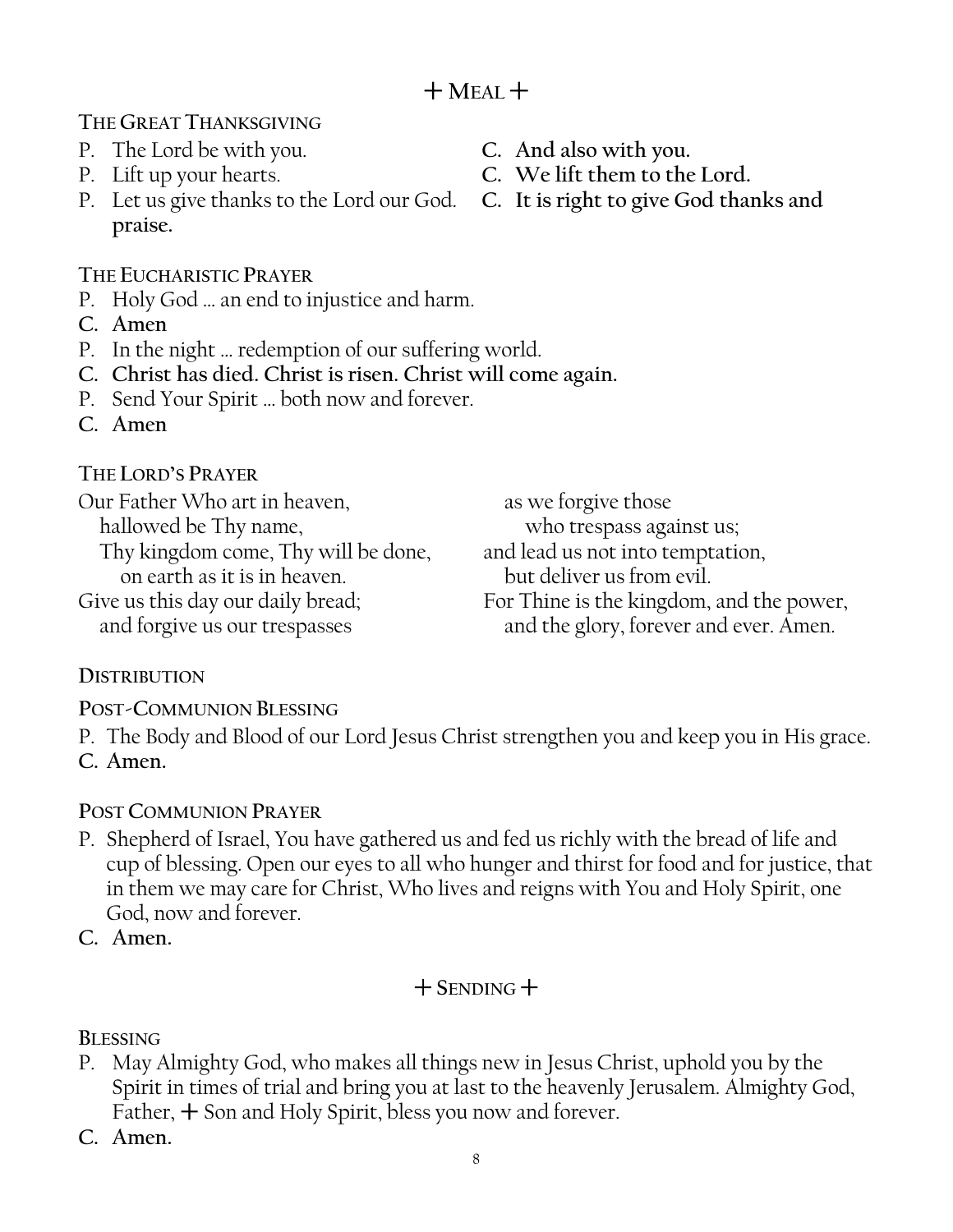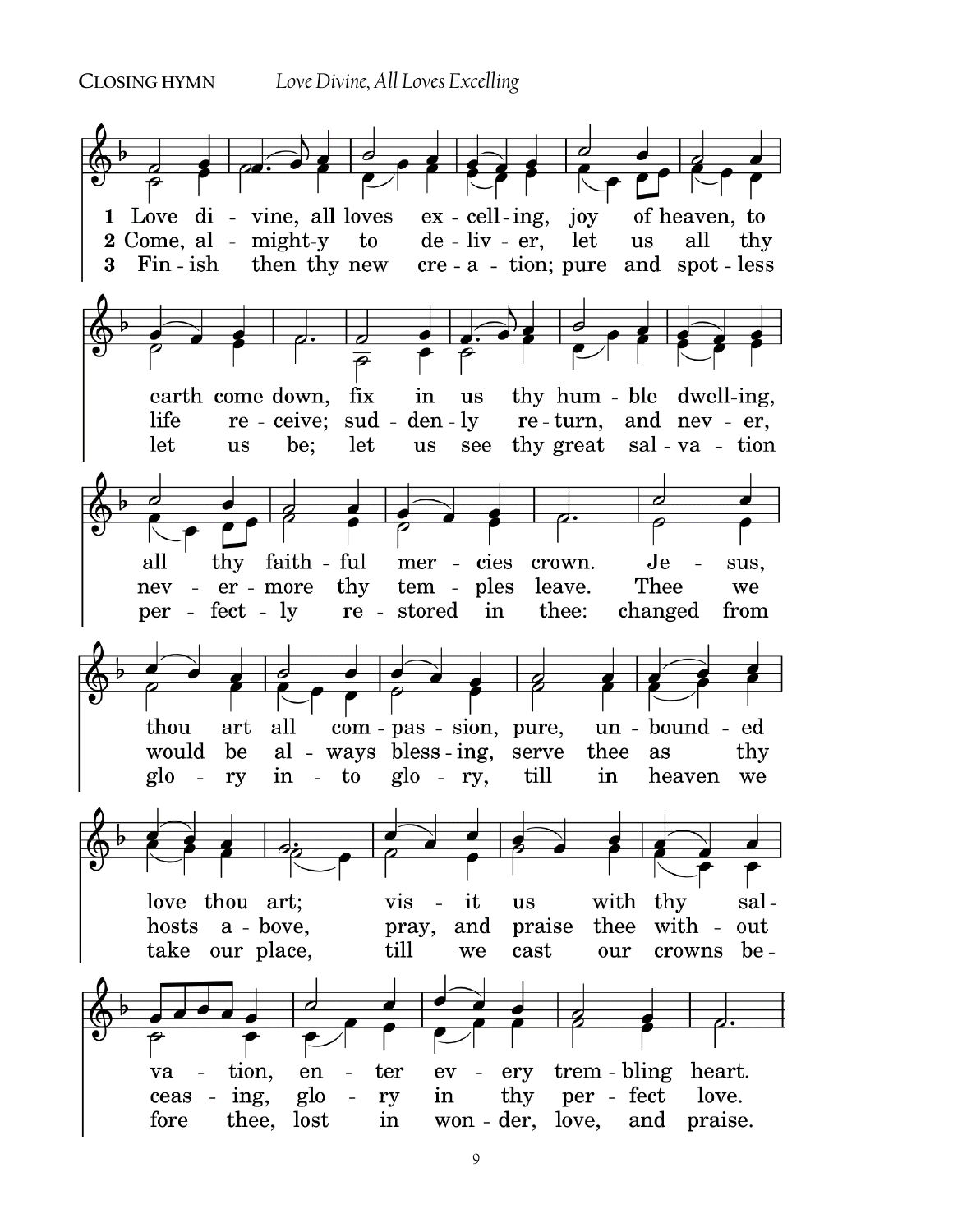**DISMISSAL** 

- P. Go in peace to love and serve the Lord.
- **C. Thanks be to God.**

**Those who Serve: Ministers:** All the People of God **Presider:** Pastor Ellen Munter **Organist**: Terry Dybsetter **Reader:** Martha Melrose **Camera:** Josh Sumption **Projection:**

**How to reach us:** Church Office: 507-296-4658 Pastor's House: 507-296-4558

Pastor's Cell: 507-828-1000 (call or text) Pastor's email: pastormunter@gmail.com Bethel email: bethel@bethelofporter.com Bethel web page: www.bethelofporter.com

*All Saints' Day is a universal festival of the Church. This festival day directs our attention to the richness of Christian history and the varied experiences of the grace of God by lifting up the lives of the saints.*

*The custom of commemorating all the martyrs of the Church on a single day goes back at least to the third century. All Saints' Day (Nov. 1) celebrates not only the martyrs and saints, but all the people of God, living and dead, who together form the mystical body of Christ.*

*Below are the names of the members and friends of Bethel Lutheran Church who have died since All Saints' Day last year. We remember them in our prayers today, and we give thanks for their lives. We remember and find strength in their faith and the faith of all the saints both known to us and known only to God.*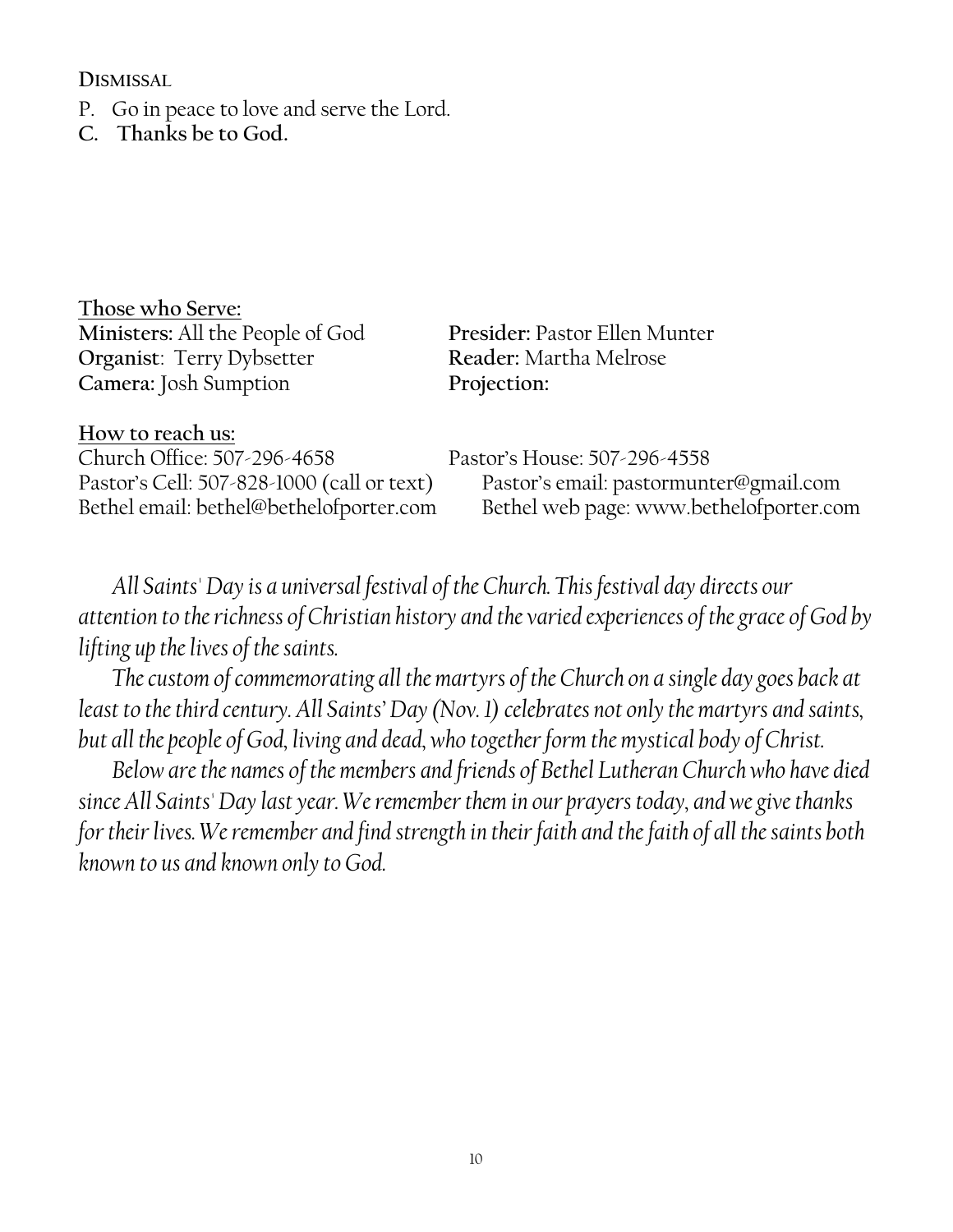# **2020 All Saints Remembrance Joined the Saints Victorious**

#### **2020 All Saints Remembrance**

#### **Joined the Saints Victorious**

Beatrice Heise Curtis Blumeyer Gertrude Fluck Jack Munter Harlan Esping Doug Pearson Kathy Moll Rosemary Mooney Mike Wente

#### **Joined the Saints on Earth**

Saylor Reign Longhenry Juniper Wollum

#### **ANNOUNCEMENTS**

**Offering:** Please remember to give financially to support the ministry of our congregations. For Bethel, you may mail your offering to the church office or give online at **<http://bit.ly/givebethel>**

October 25, 2020

 General: \$4,054.19 (\$254.50 received through eGiving) Includes: \$1,635.00 from Manna Fund for Internet Broadcast Equipment. \$464.69 from savings for Sunday School and Confirmation supplies. Savings: \$20.00 for Organ.